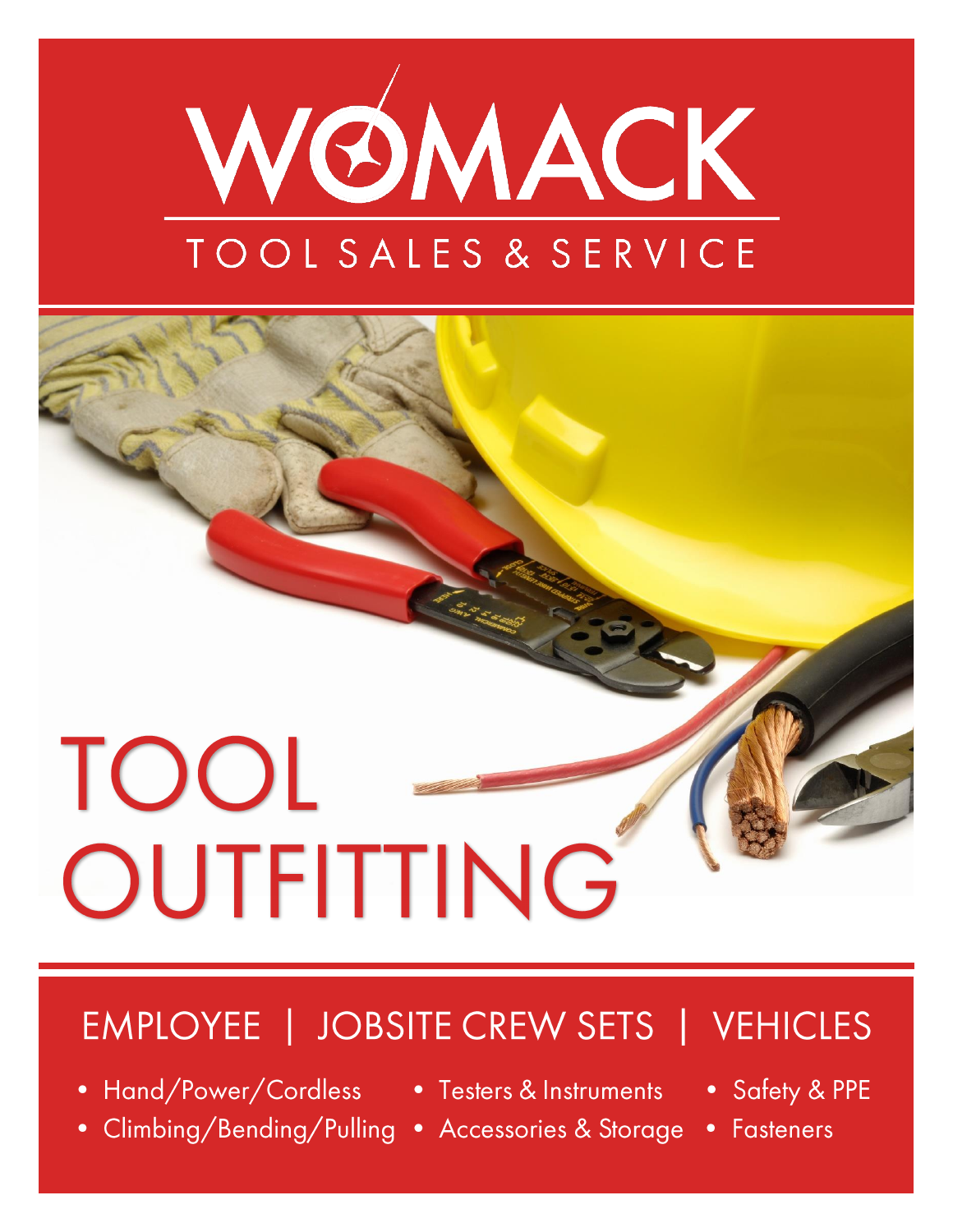## **EMPLOYEE TOOL OUTFITTING**

Set your employees up for success by working with Womack Tool Sales & Service to develop a customized list of tools for new hires within your organization. We work directly with you to ensure your staff has the tools they need to support job requirements.

Womack Tool Sales & Service offers special pricing on new hire kits purchased through select vendors and works with you to set up an employee tool purchase program to make the tool outfitting and tool buying process as simple as possible.

### **Here's a sample checklist to consider when outfitting a new hire or apprentice:**

- Hand tools (Drivers/ Pliers/ Cutting/ Stripping/ Wrenches/ Storage)
- Power Tools (Cord/ Cordless)
- Testing (Amp/ Voltage Testers/ GFI Testers)
- Measurement (Measuring Tapes/ Levels)
- Task Lighting
- PPE

## **JOBSITE & CREW SET TOOL OUTFITTING**

Keeping your jobsite, crews and projects running smoothly, securely, and efficiently is crucial for the success of your company. Womack Tool Sales & Service works with you to understand your specific project needs and to develop a customized list of tools for your crews and projects, large or small.

Lockable jobsite boxes provide a space to gather, store, and secure tools allowing for tools to stay on the jobsite. Womack can assemble and deliver loaded jobsite boxes with all necessary tools and supplies for your project, large or small (Large Box: 6-8 employees and Small Box: 3-5 employees).

### **Here's a sample checklist to consider when outfitting a jobsite and crew:**

- Climbing Equipment Power Tools
- 
- 
- Shovels, Mattocks, & Hammers Wrenches
- Two-Way Radios Hole Making Tools & Sets
- Powder Actuated Tools Bending Tools
- 
- Hand Tools Fishing & Pulling Equipment
- Cable Termination Tools Threading Tools & Accessories
	-
	-
	-



- Comprehensive Software System for Construction Inventory Management
- Tool & Equipment Management Services
- Employee Tool Purchase Programs via WomackElectric.com
- Tool Repair Service









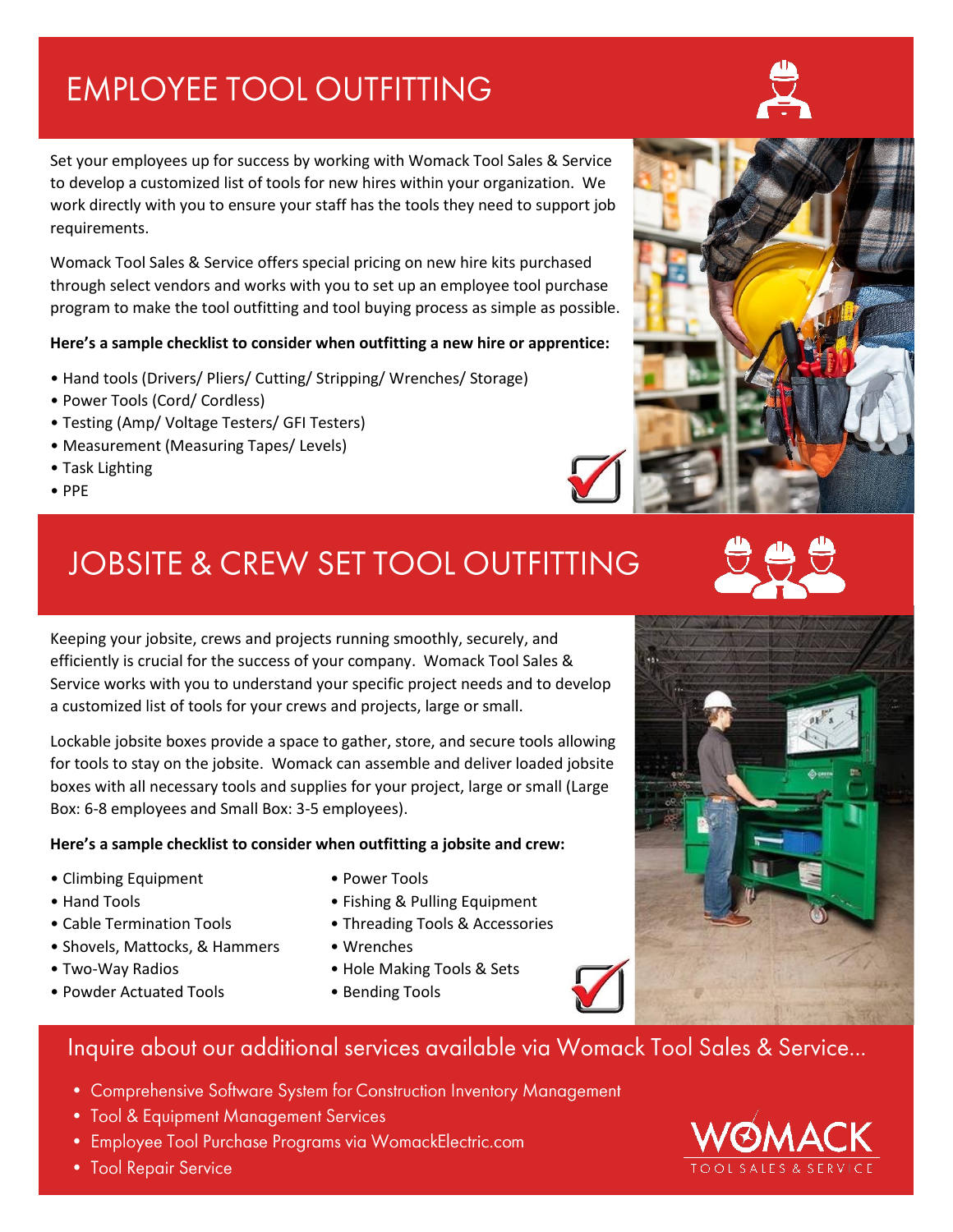## **WORK VEHICLE TOOL OUTFITTING**



As a contractor, you need to be able to readily respond to the task at hand, which means having the tools of your trade at your fingertips when needed. A properly outfitted work or service vehicle is an essential step in building a successful mobile service business.

### **Womack Tool Sales & Service can help you to:**

**Improve Organization:** The right tool, at the right time, right where you need it. Let us help you develop a customized list of tools for your service fleet. Your business will increase productivity and efficiency by installing the right tools in your vehicle to keep you organized!

**Promote Safety:** Storage solutions that properly secure tools reduce the risks that tools can become a danger to service techs and the other equipment in the vehicle. We work with you to identify and provide safe and secure storage for your tools and equipment.

**Boost Efficiency:** The ability to quickly locate needed tools boosts efficiency and aids in managing supply inventory. Let us help you outfit your service vehicle in a way that helps service techs keep track of items and recognize when they may need to be restocked. We can even help you with efficient mobile power solutions for your fleet.

**Enhance Your Professional Image:** First impressions are important! A well outfitted work vehicle symbolizes professionalism and sends a message to customers that you will get the work done correctly and in a timely fashion.

*DEPENDABLE* 

*ELECTRIC* 

### **Here's a sample checklist to consider when outfitting your service fleet:**

- Climbing Equipment (Ladders: Step/ Platform/ Extension)
- Power Tools (Cord/ Cordless)
- Hand Tools (Drivers/ Wrenches/ Reamers/ Files)
- Cutting Tools (Band Saws/ Reciprocating Saws/ Circular Saws)
- Hole Making Tools (Bits/ Knockouts)
- Fishing & Pulling Equipment
- Testing & Measurement
- Power Cords
- Chemicals
- Fasteners
- PPE